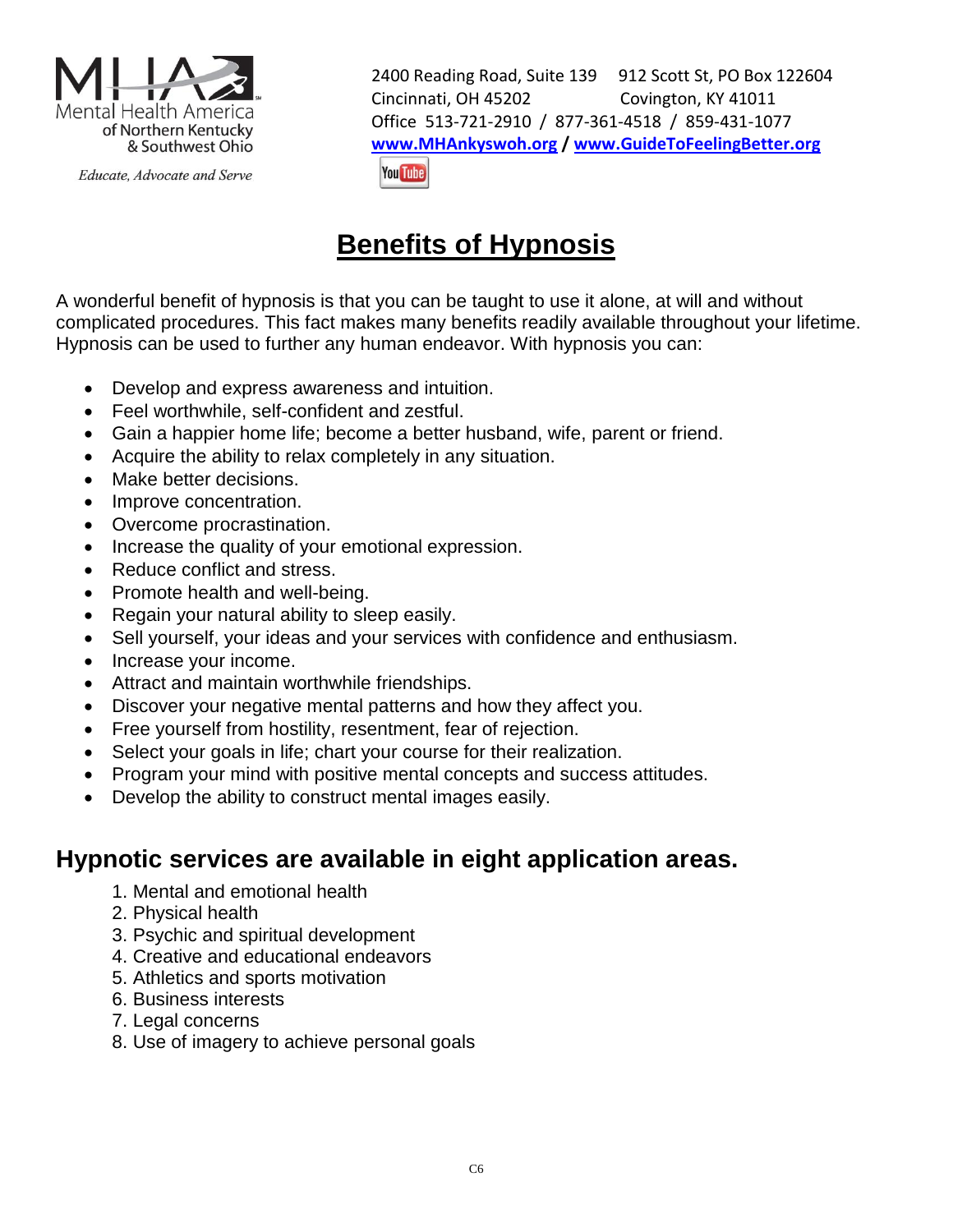## **Hypnotherapists assist clients in using imagery to:**

- Gain insight
- Find new solutions
- Restructure old, restrictive, limiting ideas
- Intensify positive feelings
- Eliminate negative feelings
- Strengthen a sense of self-control
- Develop new, healthy habits
- Reduce or eliminate a symptom
- Discover initial causes of problems
- Re-educate and reprogram the sub-conscious mind

#### **Hypnosis is both a natural state of mind and a process...a process in which the client and the therapist cooperate for the benefit of the client…**

For many years, hypnosis was primarily associated with the theatre or music hall, where stage hypnotists selected members of the audience and put them into a trance. Often the subjects were persuaded to act out or to confess to unconscious longings or fears.

Not surprisingly, hypnosis developed an unsavory reputation in the public mind and in the medical profession. Now, however, hypnosis is being re-evaluated and is seen by many as a technique that has a useful place in a diverse range of medical, psychological and investigative pursuits.

Just as medicine combines both art and science, so does hypnotherapy. Although hypnosis has existed for hundreds, if not thousands of years...the modern medical use of hypnotherapy...as sanctioned by the American Medical Association...achieved its formal recognition in 1958.

The fascination and curiosity surrounding hypnosis has spanned over two hundred years. In an attempt to explain this incredible phenomenon, several theories emerged early on in this scientific quest, contributing to common misconceptions about hypnosis.

In the late 1700s, Franz Anton Mesmer believed that man could redistribute the quasi-magnetic fluid, existing in all humans, to bring about healing. Shortly after the rise of Mesmer's theory, James Braid, a Scottish surgeon working in Manchester, England coined the term "hypnosis."

Although the word "hypnosis" comes from the Greek word "sleep," the hypnotized individual is not unconscious, asleep or any other such thing. In fact while an individual is hypnotized he or she is more alert than ever.

After a session of hypnotherapy most clients express feelings of profound relaxation and peace. Hypnosis is a feeling that one must experience to fully appreciate.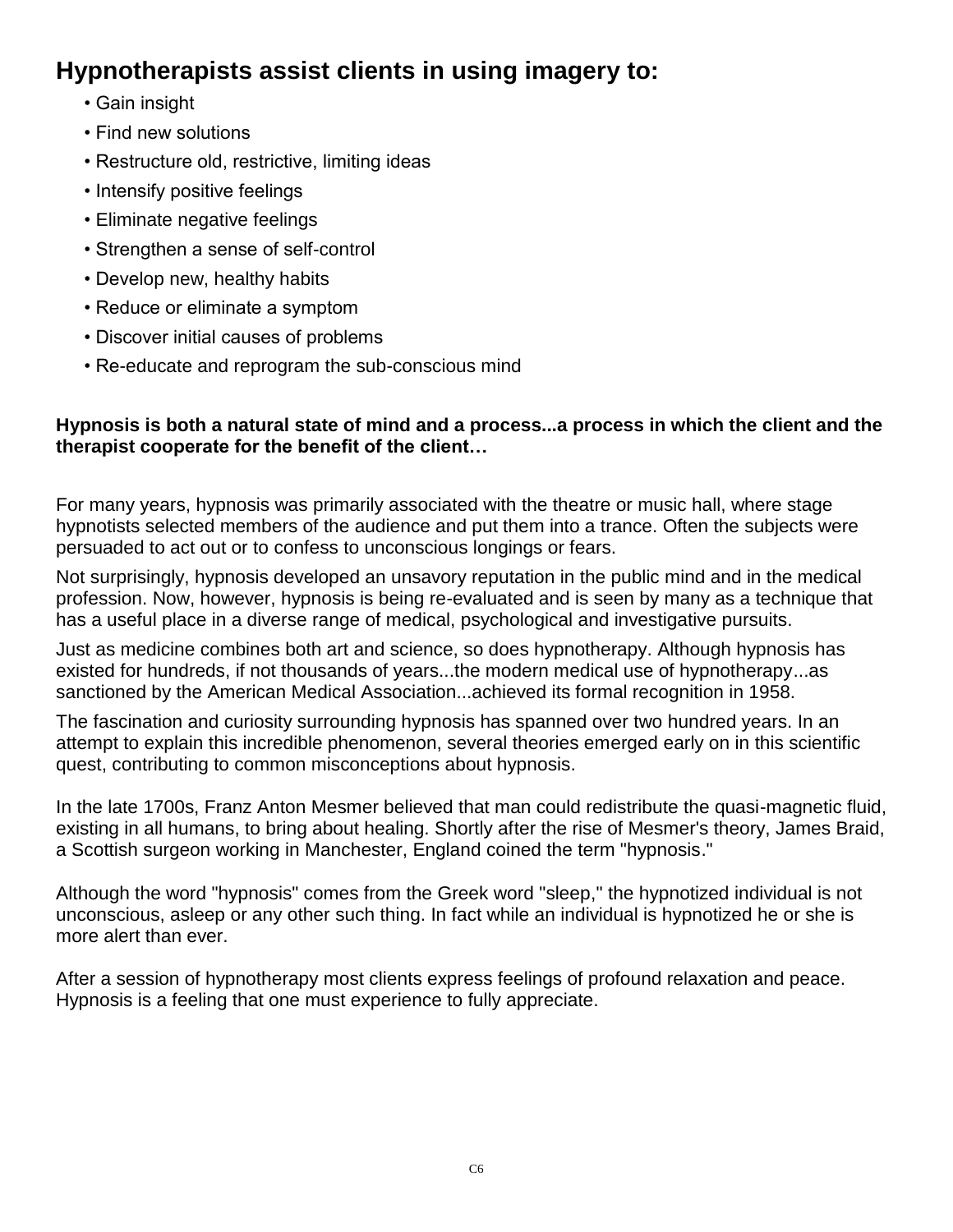#### *DURING THE 19TH CENTURY, MEDICAL SCIENTISTS ATTEMPTED TO ESTABLISH A LINK BETWEEN HYPNOSIS AND VARIOUS PATHOLOGICAL STATES. IT WAS NOT UNTIL THE LATE 1800S THAT THEORISTS BEGAN TO SUGGEST THAT THE SUBJECT CONTROLLED HYPNOSIS.*

In 1882, Hippolyte Bernheim, a professor of medicine at the University of Nancy, France put forth the idea that while under hypnosis all of the power resides in the patient. Once considered a technique involving the surrender of the subject to the will of the hypnotist, it is now understood that the full cooperation of the subject is required for an effective hypnotism.

By the 1920s psychologists, such as Yale Professor Clark L. Hull, conducted experimental investigations in hypnosis. Hull demystified the technique by proposing that hypnosis was essentially a normal part of human nature. The most important factor involved in hypnosis, Hull maintained, was the subject's imagination.

#### *RECENTLY, USING THE LATEST STATE-OF-THE-ART BRAIN MONITORING SYSTEM, NEUROPSYCHOLOGIST, PIERRE RAINVILLE, FROM THE UNIVERSITY OF MONTREAL, ESTABLISHED THAT THE BRAIN EXPERIENCES SEVERAL PHYSIOLOGICAL CHANGES WHILE UNDER HYPNOSIS, NAMELY THE PRODUCTION OF MENTAL IMAGES, SUSTAINED ATTENTION AND RELAXATION.*

Modern hypnosis has evolved into a well-respected practice and today it is used by certified hypnotherapists, doctors, psychologists and law enforcement. This technique is utilized in a variety of ways. For instance: pain management, stress-related disorders, anesthesia, psychotherapy and memory recall. It is also used in the management of a wide range of phobic, anxiety and other psychological disorders. Hypnotherapy is completely safe and helpful. It is often used in the control of pain, cancer treatments, stress disorders and in cases where other medical practices would be inadvisable such as the anesthetic of choice for patients with severe heart disease.

Hypnotherapy is also very useful in areas where there are few effective medical treatments...other than drugs...such as stress reduction, sexual problems, phobias, insomnia, smoking cessation, weight loss and lack of motivation. Hypnotherapy is useful in areas of law enforcement, sometimes being the only way vital pieces of evidence are discovered.

If you or you doctor ever thought that your problem is "all in your head," then hypnotherapy may be your ideal solution. If your mind created your problem, then your mind can also be used to make you well.

The only people who cannot be hypnotized to a depth that will be helpful are the feeble-minded, the insane and the senile. Also very young children who have not yet developed sufficient mind power cannot be hypnotized...since it does take mind power to use hypnosis.

Hypnotherapy usually saves a client time. As you know, time is money. People who can be helped by hypnotherapy will see changes rapidly. Of course, the client should be strongly motivated and have a strong desire to change.